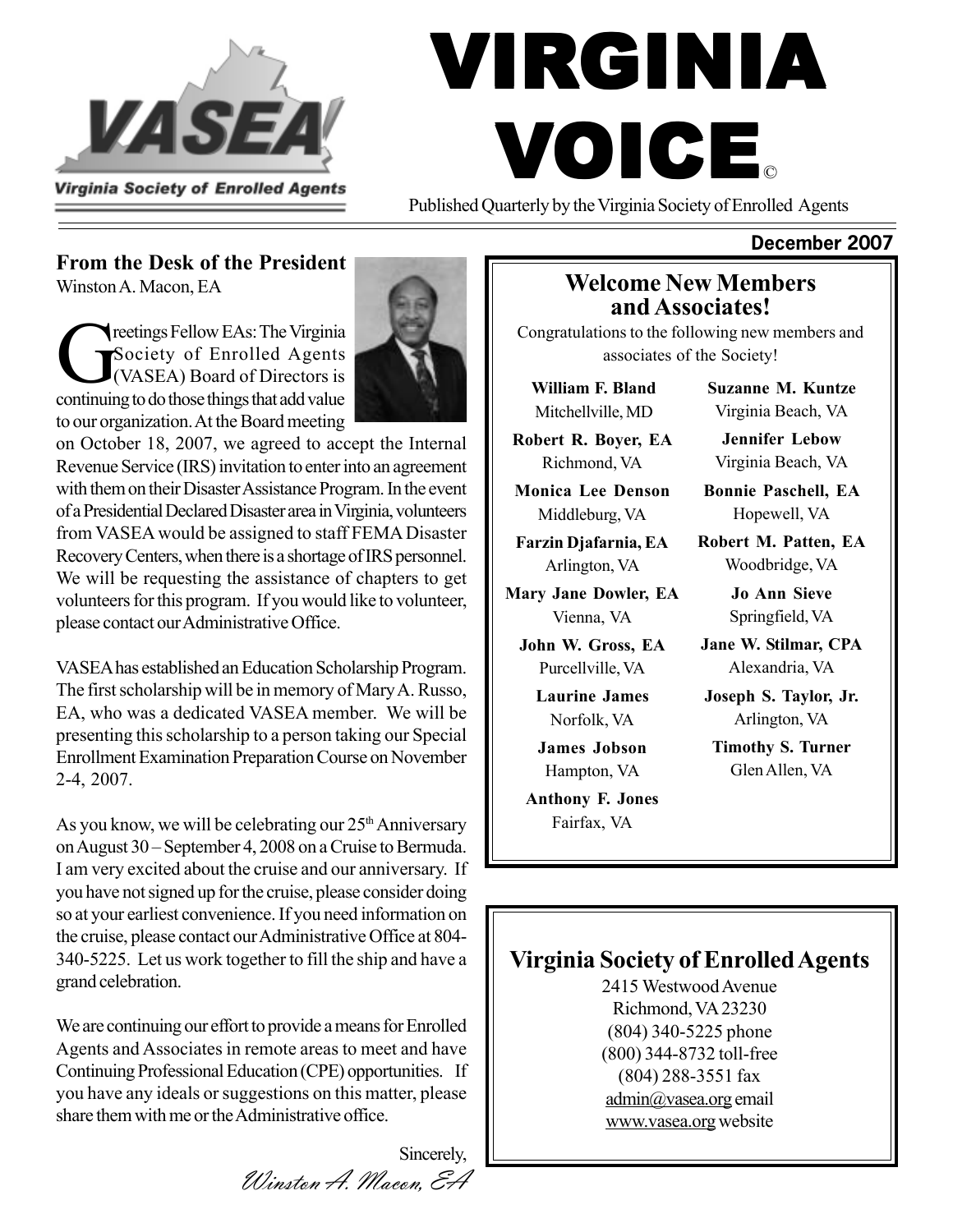insert PAC article - page 2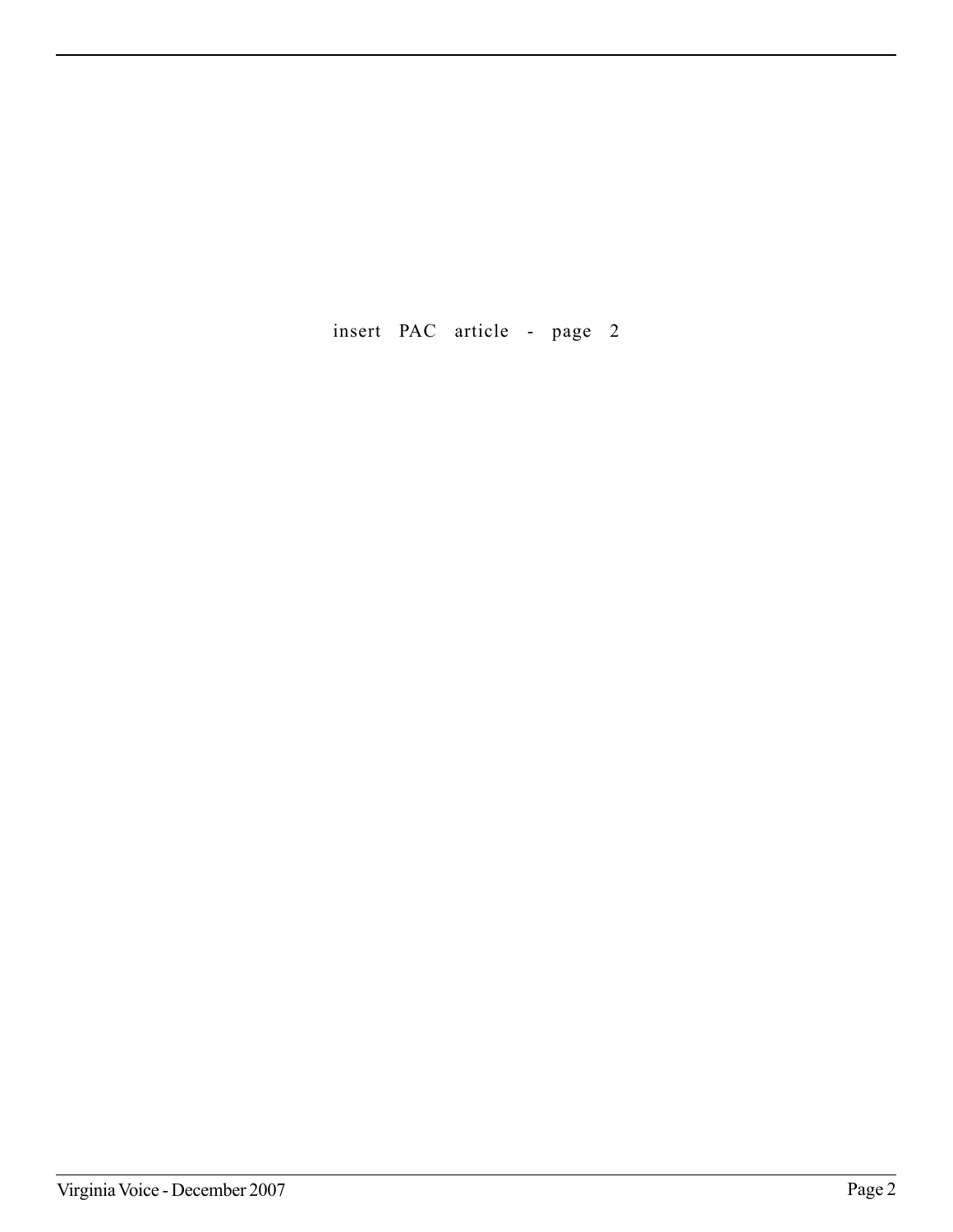# **Report from NAEA Affiliate Presidents Exchange**

*by Heather Greenwell, VASEA Administrator*

I had the opportunity to attend NAEA's Affiliate Presidents Exch<br>Many items of interest to VASEA members were discussed duri<br>Strategic Discussion On How To Treat "Enrolled Preparers" had the opportunity to attend NAEA's Affiliate Presidents Exchange on Friday, November 9<sup>th</sup> in Arlington, Virginia. Many items of interest to VASEA members were discussed during the meeting. Following are a few highlights:

There was a strategic discussion on how NAEA should prepare for the expected passage of legislation that will require regulation of all persons who prepare tax returns for others for a fee. It is expected that this legislation will pass in 2008 and will become effective in 2009 with a transition period of up to three years. Current estimates are that there are 250,000 to 400,000 non-Circular 230 persons who prepare tax returns and thus have not demonstrated competency. The discussion at the Presidents Exchange centered on how NAEA should position itself strategically for the future in light of the new class of "enrolled preparers." After considering many options, including opening membership to the "enrolled preparers," the general consensus was that NAEA should remain the organization for Enrolled Agents and continue to encourage all "enrolled preparers" to "step up" and become Enrolled Agents. Only then can they become NAEA members. NAEA will still continue to promote and accept associate members.

#### **NAEA Tax Research Service**

NAEA previewed their new on-line *Tax Research Service* for meeting participants. It is a very impressive website and will be a great benefit to members who will have free access to the vast tax knowledge base available on the website. Personalized expert research will also be provided for a fee. Non-members will be allowed to use the site but they will have to pay an annual subscription fee and at least twice what members pay for personalized expert research. If everything goes smoothly, this service should be available to the membership before the New Year*.*

#### **NAEA Board of Directors Election**

Elections for the NAEA Board of Directors will take place in early December. NAEA members that are eligible to vote will receive detailed voting instructions by email, or by letter via USPS if no email address is available, no later than December 1<sup>st</sup>. Please refer to the November – December issue of the EA Journal for detailed information on the slate of candidates and be sure to cast your vote by midnight December 17<sup>th</sup>.

# **\*Important Notice\* VASEA 2007-2008 Membership Directory**

We are currently in the process of putting together the 2007-2008 VASEA Membership Directory. If you have not paid your 2007-2008 membership dues, you have already been removed from the membership roster and your name and contact information will not appear in the directory. To verify your membership status, please contact the VASEA Administrative Office at (804) 340-5225 or toll-free 1-800-344-8732. NAEA members may check their membership status on-line by looking themselves up on "Find an Enrolled Agent" on NAEA's website (www.naea.org). It's an exciting time to be a member of NAEA and VASEA. If you have not paid your 2007- 2008 dues, we hope you will do so soon.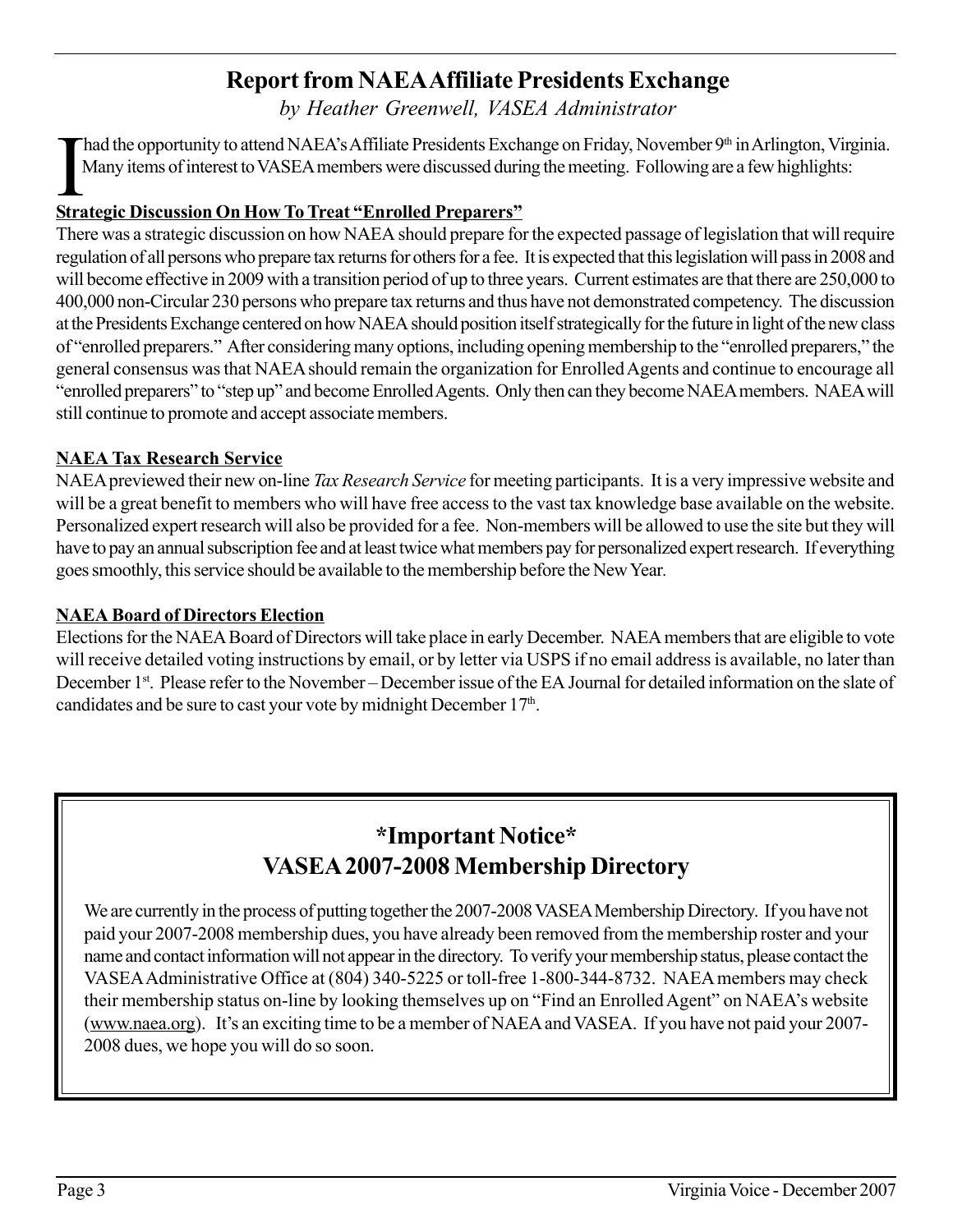# **VASEA Education Scholarship Program**

The Virginia Society of Enrolled Agents (VASEA) is proud to announce an Education Scholarship Program. The Education Scholarship Program awards will be made available to deserving individuals attending any VASEA sponsored program.

The first scholarship in the amount of \$100.00 will be given to a recipient for the November 2-4 Special Enrollment Exam Prep Course that was held at the Crowne Plaza Dulles Airport. This first scholarship is being made in memory and honor of Mary A. Russo, EA, former VASEA member who was very active in VASEA and in the education of preparers and Enrolled Agents.

Anyone wishing to apply for a scholarship in the future may request an application form from the VASEA Administrator, 2415 Westwood Avenue, Richmond, VA 23230. The deadline for receiving applications for various seminars will be posted on the website and announced via email.

**Donations Requested** – VASEA wishes to continue to provide Education Scholarships in the future. Your tax-deductible donation would be appreciated and will help support this program. Please send donations made payable to the Virginia Society of Enrolled Agents with a notation in the memo section "Education Scholarship Program" to:

Virginia Society of Enrolled Agents Attn: VASEA Education Scholarship 2415 Westwood Avenue Richmond, VA 23230

Thank you for your support and if you have any questions, please call the Education Scholarship Committee Chair, Becky Donehew, EA at (540) 342-1120.



[insert Al Thomson ad]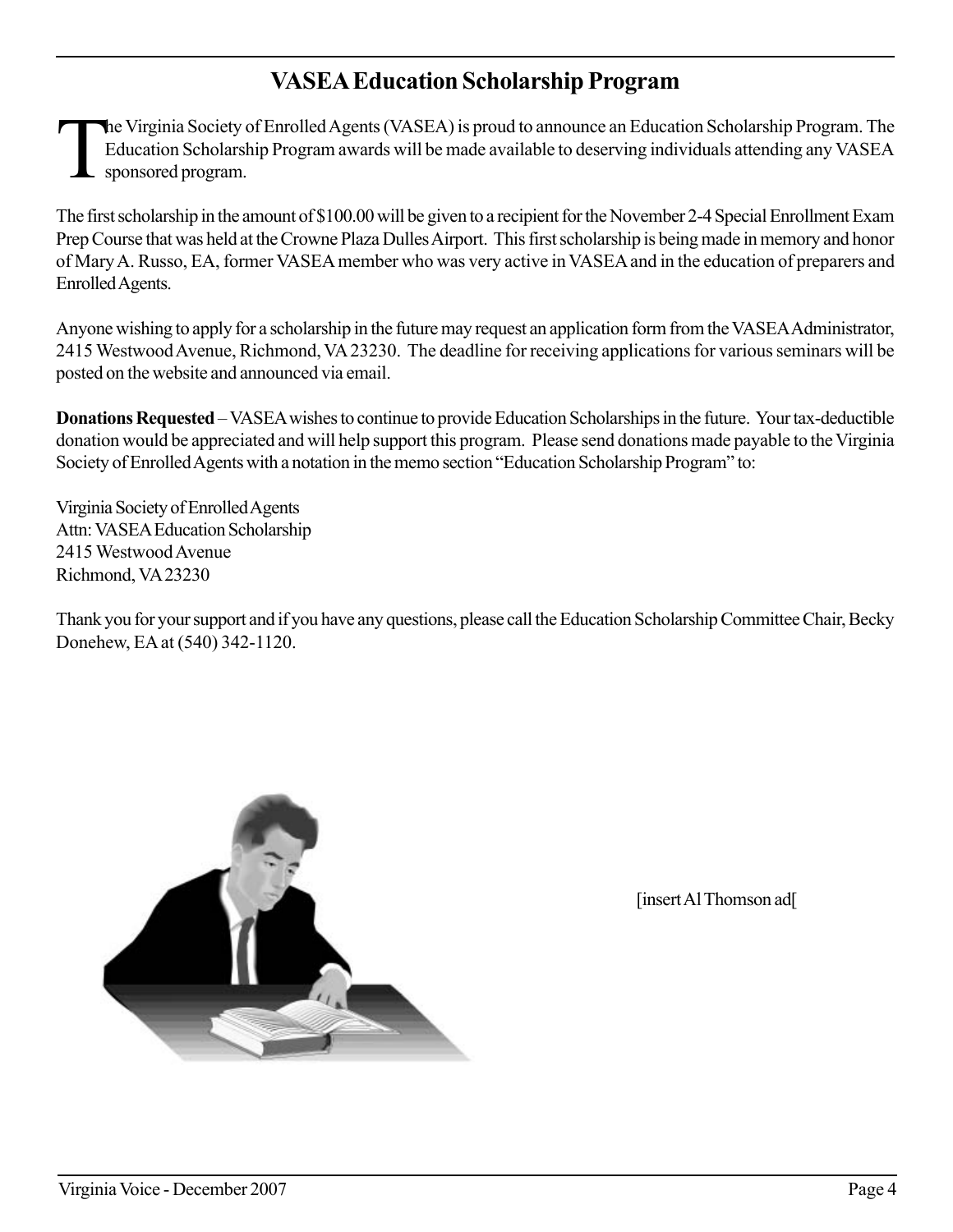## **VASEA Education Calendar**

#### **Saturday, January 26, 2008 - 19th Annual Tri-State Seminar**

Tysons Westpark Hotel, Mclean, Virginia

Presented by the Northern Virginia Chapter of the Virginia Society of Enrolled Agents. The objective of this seminar is to enhance the participant's ability to prepare accurate and complete tax returns for Virginia, Maryland, and the District of Columbia. (8 CPE hours)

#### **June 12-14, 2008 - VASEA Twentieth Annual Spring Seminar**

Fredericksburg Hospitality House (formerly Holiday Inn Select), Fredericksburg, Virginia Confirmed speakers include Paul LaMonaca, CPA, Art Werner, Esq., and Benny Montgomery, EA. (22 CPE hours)

> **June 20-22, 2008 - VASEA Special Enrollment Exam (SEE) Review Course** Location to be announced.

**July 10-11, 2008 - VASEA IRS/VA Department of Taxation Current Tax Issues Seminar**

Fredericksburg Hospitality House (formerly Holiday Inn Select), Fredericksburg, Virginia (10 CPE hours)

#### **August 30-September 4, 2008 - VASEA 25th Anniversary Cruise**

Join us on this special 5-night cruise from Norfolk to Bermuda to celebrate VASEA's 25th Anniversary. Details are available on the VASEA website at www.vasea.org. (8 CPE hours)

> **October 24-26, 2008 - VASEA Special Enrollment Exam (SEE) Review Course** Location to be announced.

#### **2008 VASEA Sponsored NCPE Seminars**

**August 5-6, 2008 - NCPE Corporation (C&S) and Partnerships (LLCs) Workshop** Roanoke, Virginia

**August 7-8, 2008 - NCPE Corporation (C&S) and Partnerships (LLCs) Workshop** Northern Virginia

**September 2008 - NCPE Fiduciary (Form 1041) One-Day Workshop** Northern Virginia - Exact date to be announced.

**November 5-6, 2008 - NCPE 1040 Individual Income Tax Workshop** Norfolk, Virginia

**November 12-13, 2008 - NCPE 1040 Individual Income Tax Workshop** Roanoke, Virginia

**November 19-20, 2008 - NCPE 1040 Individual Income Tax Workshop** Northern Virginia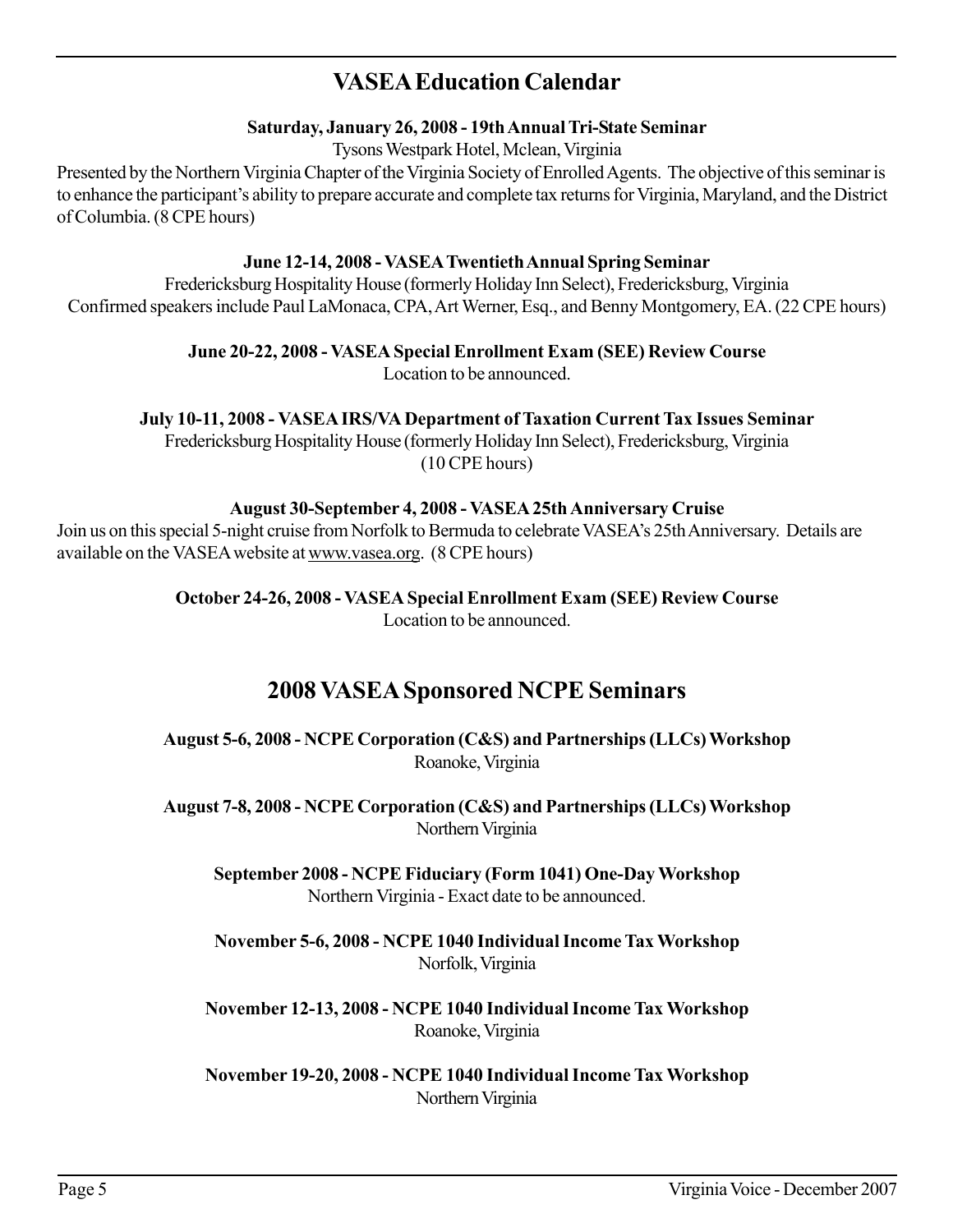

**June 7-9, 2007 ~ Holiday Inn Select, Fredericksburg Annual Meeting Highlights**





Above: Rosemary Fahl, EA reviews the minutes from the 2006 Annual Meeting.

Above left: Toni der Boghossian, EA swears in Gerald Machek, EA as an officer of the newly formed Fredericksburg Chapter. Above right: (l-r) Fredericksburg Chapter officers W. Robert Brammer, EA, Gerald Machek, EA and Judy Harrington, EA.



The 2007-2008 VASEA Board of Directors were installed during the Annual Meeting. Left: (l-r) Winston Macon, EA, Al Thomson, EA, Diane Beverly, EA, Evelyn Denwiddie, EA, Barbara Taylor, EA, Alisa Lam, EA, Steve Rue, EA, and Charles Spencer, EA (not pictured - Julie Compton, EA and Rebecca Donehew, EA)

Numerous awards and recognitions were handed out at the Annual Meeting. Below right: Cyndie Jeanguenat, EA receives the "Above & Beyond" award. Below left: Evelyn Denwiddie, EA and Barry Iacono, EA are recognized for their work on the SEE Review Course.



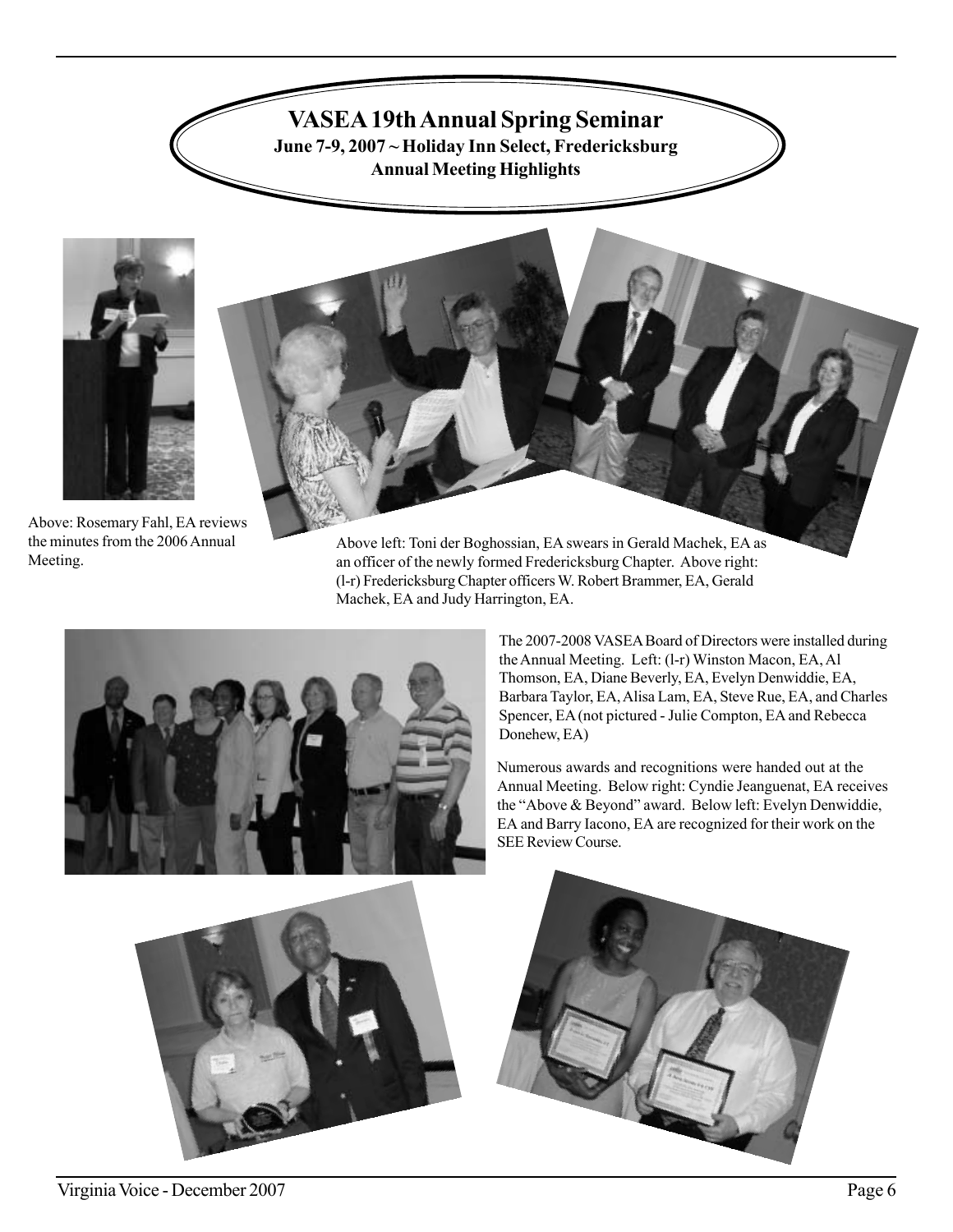**VASEA 19th Annual Spring Seminar**

**June 7-9, 2007 ~ Holiday Inn Select, Fredericksburg Reception & Town Hall & President's Reception**

> On Friday after the Annual Meeting, participants enjoyed refreshmentsand hors d'oeuvres at the VASEA Reception & Town Hall Meeting. Left: (l-r) Benny Montgomery, EA, Alisa Lam, EA, Diane Beverly, EA, Jim Lam, EA, and Winston Macon, EA. Below: (l-r) Elizabeth Geiger, EA, Mary Zembruski, EA and Barbara Taylor, EA.



After the official Reception & Town Hall, an informal reception was held in the Presidential Suite. Left: Nancy Taylor, EA chats it up. Below: Benny Montgomery, EA enjoys a cold one.